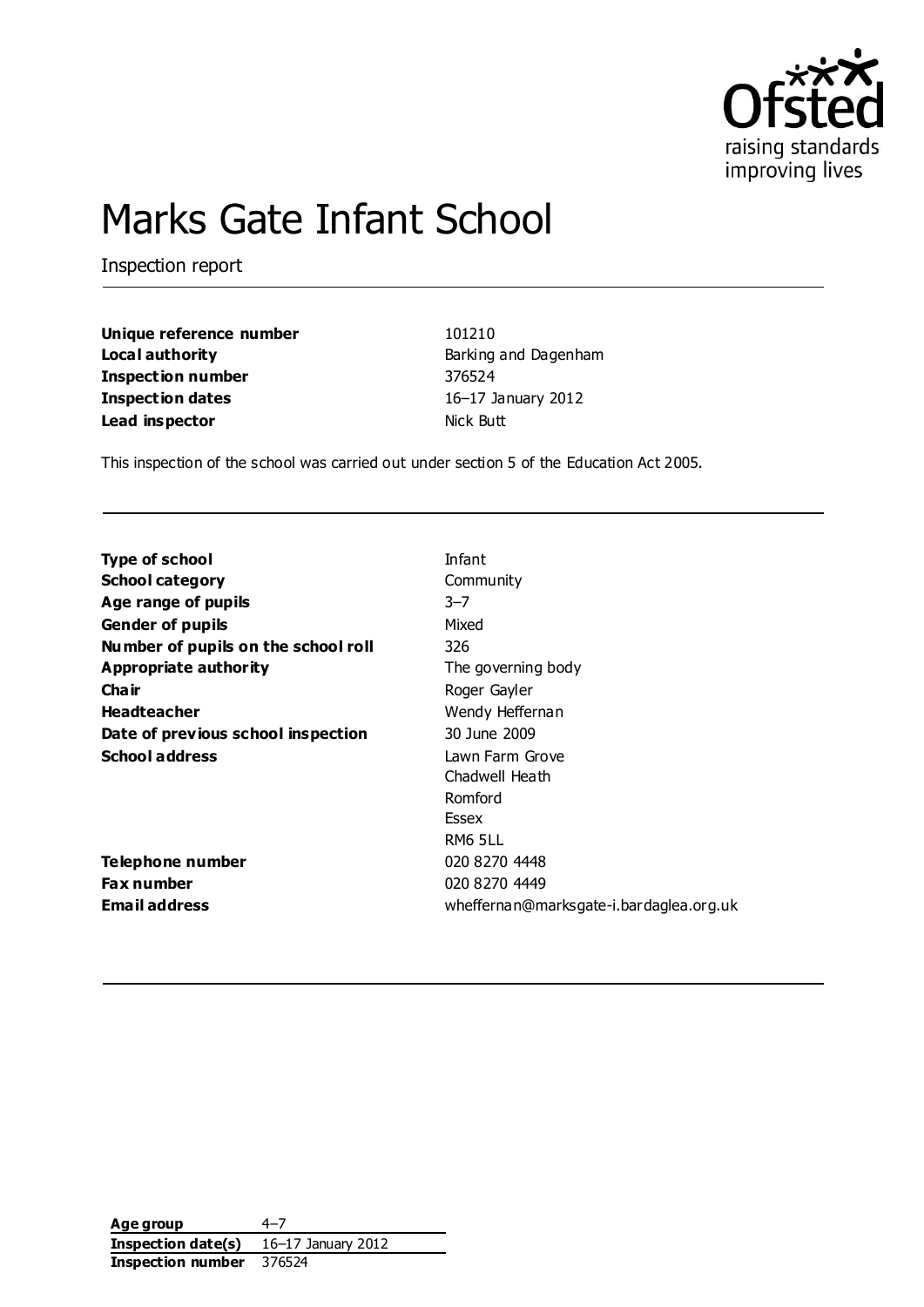

You can use Parent View to give Ofsted your opinion on your child's school. Ofsted will use the information parents and carers provide when deciding which schools to inspect and when.

You can also use Parent View to find out what other parents and carers think about schools in England. You can visit [www.parentview.ofsted.gov.uk,](http://www.parentview.ofsted.gov.uk/) or look for the link on the main Ofsted website: [www.ofsted.gov.uk](http://www.ofsted.gov.uk/)

The Office for Standards in Education, Children's Services and Skills (Ofsted) regulates and inspects to achieve excellence in the care of children and young people, and in education and skills for learners of all ages. It regulates and inspects childcare and children's social care, and inspects the Children and Family Court Advisory Support Service (Cafcass), schools, colleges, initial teacher training, work-based learning and skills training, adult and community learning, and education and training in prisons and other secure establishments. It assesses council children's services, and inspects services for looked after children, safeguarding and child protection.

Further copies of this report are obtainable from the school. Under the Education Act 2005, the school must provide a copy of this report free of charge to certain categories of people. A charge not exceeding the full cost of reproduction may be made for any other copies supplied.

If you would like a copy of this document in a different format, such as large print or Braille, please telephone 0300 123 4234, or email enquiries@ofsted.gov.uk.

You may copy all or parts of this document for non-commercial educational purposes, as long as you give details of the source and date of publication and do not alter the information in any way.

To receive regular email alerts about new publications, including survey reports and school inspection reports, please visit our website and go to 'Subscribe'.

Piccadilly Gate Store St **Manchester** M1 2WD

T: 0300 123 4234 Textphone: 0161 618 8524 E: enquiries@ofsted.gov.uk W: www.ofsted.gov.uk



© Crown copyright 2012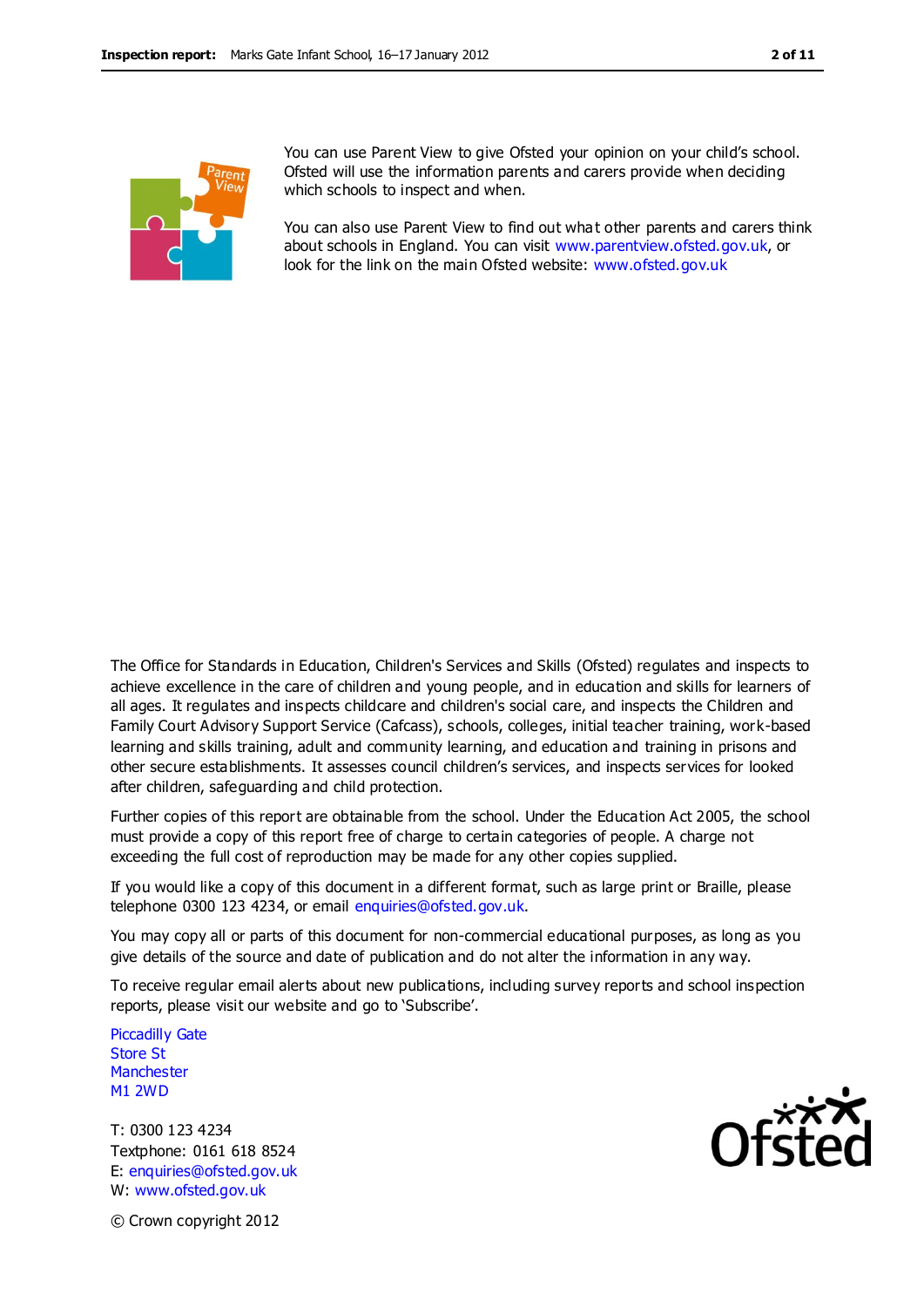### **Introduction**

Inspection team

Evelyn Riley

David Lewis

Additional inspector

Additional inspector

This inspection was carried out with two days' notice. Inspectors observed 17 lessons taught by 10 teachers. Meetings were held informally with parents, carers and pupils, two members of the governing body, including the Chair, and a wide range of staff. Inspectors took account of the responses to the online questionnaire (Parent View) in planning the inspection. They observed the school's work, and looked at a wide range of documentation including self-evaluation documents, strategic plans and other development plans. Inspectors scrutinised 77 questionnaires returned by parents and carers and those returned by staff and pupils.

### **Information about the school**

Marks Gate is larger than the average-sized infant school. Half the pupils are from a wide range of minority ethnic heritages and a minority speak English as an additional language. The proportion of pupils known to be eligible for free school meals is above average. The proportion of pupils with special educational needs and/or disabilities is above average. The school has two deputy headteachers, one full time and one part time. The Early Years Foundation Stage consists of a Nursery and three Reception classes.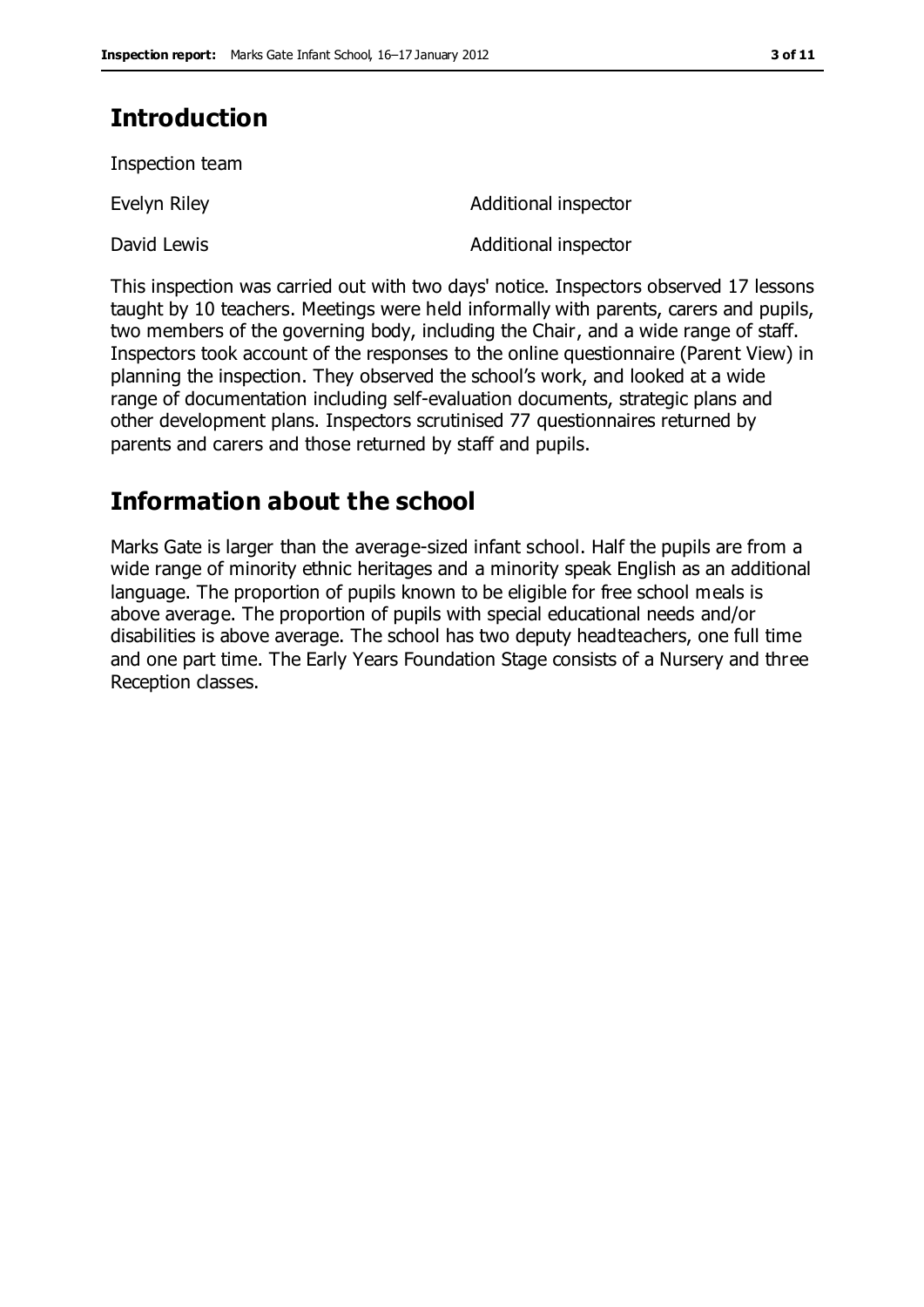### **Inspection judgements**

| <b>Overall effectiveness</b>          |  |
|---------------------------------------|--|
|                                       |  |
| <b>Achievement of pupils</b>          |  |
| <b>Quality of teaching</b>            |  |
| <b>Behaviour and safety of pupils</b> |  |
| <b>Leadership and management</b>      |  |

### **Key findings**

- Marks Gate is a good school. The senior leadership team provide a strong sense of purpose and commitment to improvement, which results in a consistent approach by all members of staff to the raising of standards.
- Achievement is good. All groups of pupils make good or better progress from often low starting points and standards have been improving over time. Attainment is average in reading, writing and mathematics, although only a small number of pupils attain the higher Level 3. In the case of reading, this is because pupils do not always have sufficient opportunities to practise the more advanced skills through discussing their reading in depth.
- Teaching is consistently good. Teachers match work well to pupils' abilities and make learning exciting and enjoyable. They employ a wide range of strategies to engage and enthuse pupils. Very occasionally, more-able pupils are not given sufficiently challenging mathematical problems to solve.
- Children made a good start in the Early Years Foundation Stage. They become confident very quickly and familiar with classroom routines. Assessment does not highlight the next steps for individual pupils often enough.
- Pupils behave well and have a good understanding about safety. Parents, carers and pupils say that there is hardly any bullying and they have every confidence in staff to deal with any concerns they may have.
- **Parents and carers say they find all staff very approachable and feel welcome in** school.
- The extremely thorough analysis of data ensures that all staff and the governing body have an excellent understanding of pupils' progress. Rigorous monitoring procedures give leaders and managers a good understanding of the school's strengths and areas to develop, which are reflected in accurate and useful strategic plans.

### **What does the school need to do to improve further?**

- **E** Ensure more pupils attain the higher levels in reading, writing and mathematics by:
	- developing pupils' advanced reading skills through giving them more opportunities to discuss their reading in class
	- always providing sufficient challenge for more able pupils when problem-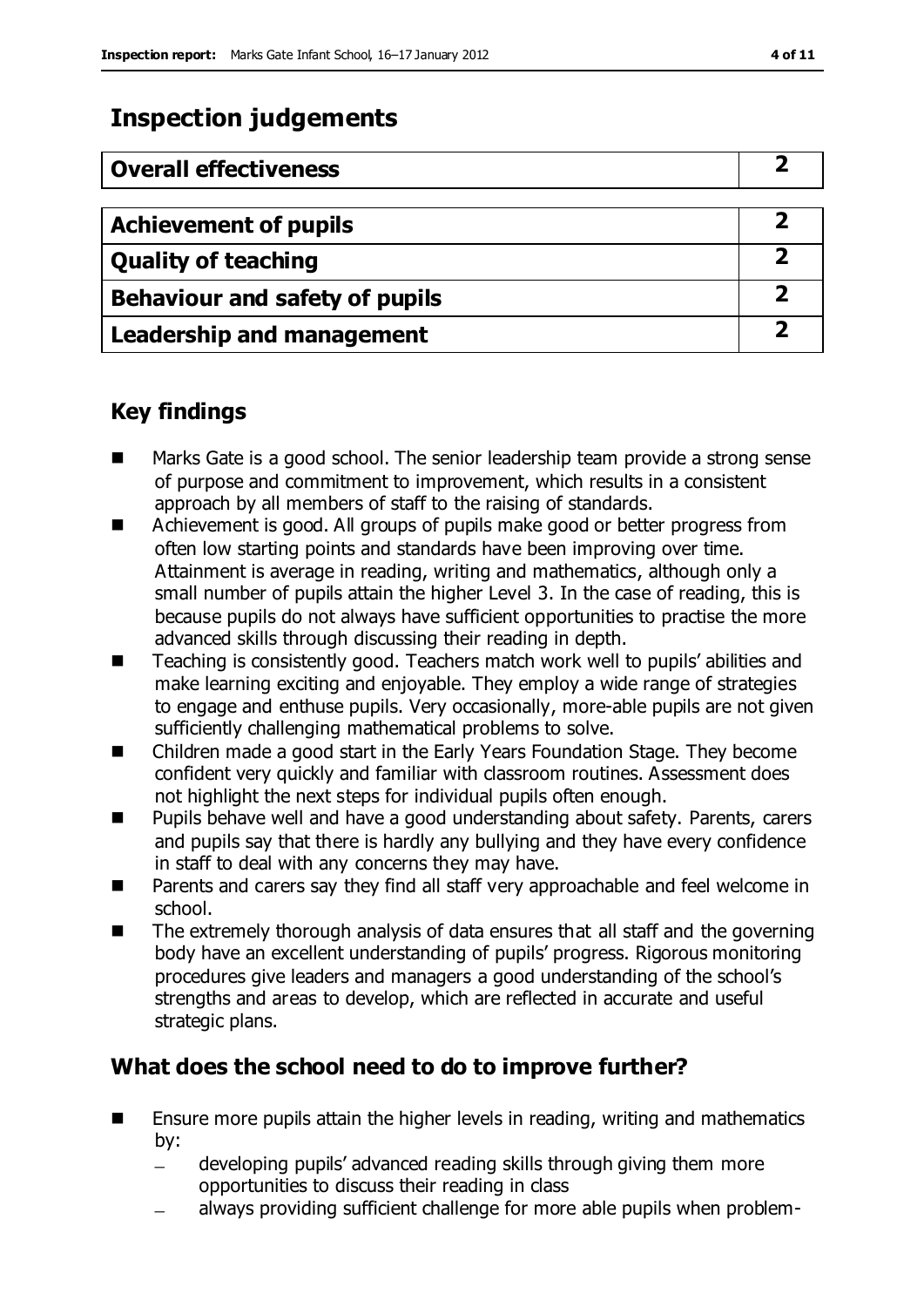solving in mathematics.

- Refine assessment procedures in the Early Years Foundation Stage by:
	- ensuring observations are used more often to identify the next steps in individual children's learning.

### **Main report**

#### **Achievement of pupils**

Pupils are enthusiastic about learning and engage fully in lessons. They work with concentration and pay careful attention to instructions. The impact of teaching on their progress is good. Teachers know pupils very well as individuals and tailor work to meet their needs, so that they learn quickly. Despite joining the school with skills and knowledge well-below expectations, pupils' attainment in reading, writing and mathematics is broadly average by the time they leave the school. In 2011, almost all pupils attained the expected Level 2 in each of these subjects. The proportion of pupils attaining the higher Level 3 was lower, and the school has implemented measures to increase this, such as running a breakfast club for more-able readers. Staff identified that boys were not doing so well as girls in writing and introduced a programme of measures to accelerate their progress. As a result, the standard of boys' writing was above average by the end of Year 2 and the gap has narrowed considerably.

Children in the Early Years Foundation Stage achieve well. Outcomes are broadly average by the time they leave Reception. This is because well-planned activities develop their early literacy and numeracy skills effectively, and the stimulating learning environment fires their imagination both inside and outside. For example, children very much enjoyed working on the 'construction site' outdoors, and serving in a local 'hardware shop' inside. Thinking about quantities of materials and how much they would need enabled them to practise their skills in calculating.

The school systematically teaches the sounds that letters make from Nursery onwards. Children learn to blend sounds together to read words and develop wider skills as they mature. Pupils who speak English as an additional language have made particularly rapid progress in reading, because they are given the specialist support and guidance they need. Occasionally, more-able pupils do not have so many opportunities to use their more advanced reading skills, for example in discussing what they understand from a text.

Pupils with special educational needs and/or disabilities make good progress because their needs are identified early and timely and effective support is provided, often by highly-skilled teaching assistants, to boost their confidence and help them to overcome their difficulties. Pupils known to be eligible for free school meals achieve better than their counterparts nationally because they also benefit from the consistently good teaching. All parents and carers who returned questionnaires justifiably said that their children were making good progress and that the school was helping them to develop key skills.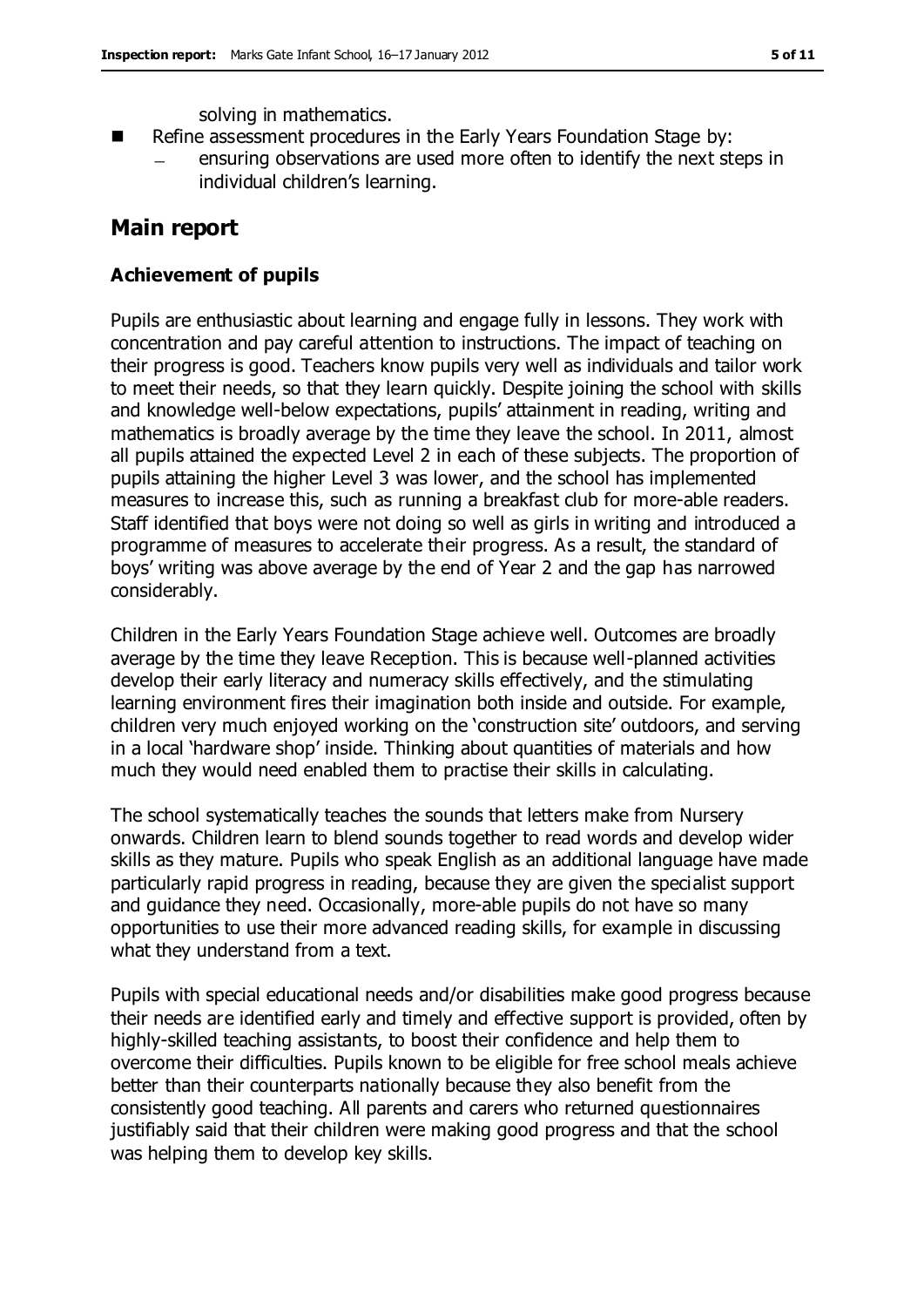#### **Quality of teaching**

Teachers have high expectations of pupils to work hard and productively, and they rise to the challenge. Movement around the classroom from one activity to the next is efficient with no time wasted, so that every moment counts. Teachers use technology well to make learning relevant and interesting for pupils, for example by projecting a child's piece of writing onto a screen so that their classmates can evaluate it. The planned curriculum has a positive impact on teaching, with exciting themes and good links across subjects. For example, Year 1 pupils considered how they might house homeless aliens by creating a brand new planet for them. They could express their imaginative ideas confidently in whole sentences.

Teachers use questioning well to extend pupils' thinking and to assess their responses. They have good subject knowledge, especially in teaching the sounds that letters make to promote early reading. Staff work together well to show pupils what they expect, for example when the teacher and assistant played the roles of two pupils talking to each other about their learning. Planning is usually well matched to pupils' abilities, although sometimes more able pupils do not have sufficiently difficult problems to solve in mathematics. Teachers use background music to create a calm atmosphere when pupils are writing independently, and discuss dilemmas with them. They build anticipation by introducing new stimuli, such as dinosaur bones, into classes, so that pupils wonder why they are there and what they will lead to. Pupils studied the parables of Jesus in the context of telling a good story, and have many opportunities to share and celebrate their different cultures. Children in the Nursery and Reception sing rhymes to remind them about classroom routines.

Parents and carers strongly believe that their children are taught well, a view supported by inspectors. Pupils are also very positive about their lessons. One said, 'My teacher checks my work and tells me if I have achieved my objectives.' Marking is good and helps pupils to improve. They generally know their individual curriculum targets and the next steps in their learning. While assessment is thorough in the Early Years Foundation Stage and builds up a clear picture of children's achievements, staff do not always identify the next steps often enough for individual children.

#### **Behaviour and safety of pupils**

Pupils say they feel safe in school and all the parents and carers who returned questionnaires agree with them. Pupils have a good understanding of keeping safe and know how to cross the road carefully and not to talk to strangers. Their behaviour is consistently good, in classrooms, around the school and in the playground. Pupils say this is typical. They know and understand how the school's behaviour charter works. The school has staggered playtimes to reduce congestion and appointed a play leader to run games. This has made playtimes safer and more enjoyable for pupils. Parents and carers believe that hardly any bullying goes on and that it is 'nipped in the bud' by staff as soon as they hear about it. Pupils also say that bullying is extremely rare. Pupils have very positive attitudes to learning and listen and cooperate well in class. Teachers manage behaviour extremely well and are very consistent in their approach. They create an ethos in which all pupils feel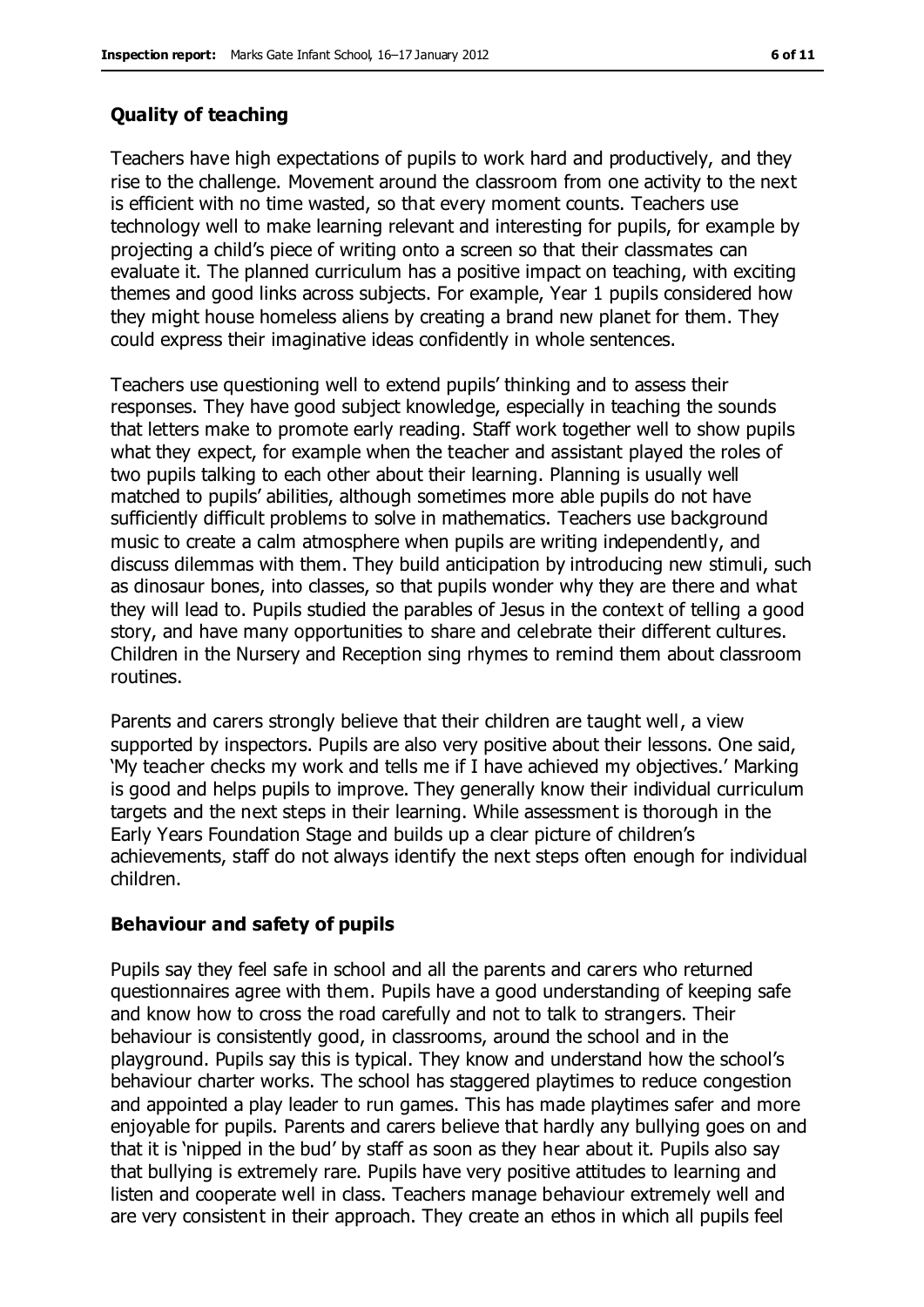comfortable and secure, especially those whose circumstances may make them vulnerable. The governing body's recent investment in security fencing has made the site even safer.

#### **Leadership and management**

The headteacher's ambitious vision for the school is shared by the deputy headteachers and all staff, who work together extremely well to drive forward improvement. Policies and procedures are implemented consistently, resulting in pupils making good progress in every class. Rigorous and regular monitoring of the quality of teaching and learning has increased the proportion of good or better teaching, so that very little is ever only satisfactory. Teachers are given clear feedback about their strengths and how to improve, which is followed up by senior leaders to measure its impact. Professional development is highly valued and used to develop individuals and support whole-school priorities for improvement. Teachers also undertake research with other schools to share good practice, such as a new approach to promoting speaking and listening in the classroom.

Senior leaders have a comprehensive understanding of the school's strengths and areas to develop because monitoring arrangements are vigorous and systematic. They use data extremely well to identify any unevenness in performance and to intervene to support any pupils at risk of falling behind. This supports them in ensuring that the school is inclusive and promotes equal opportunities and tackles discrimination well. Strategic plans are revised termly and used as working documents to inform school improvement. The governing body is fully involved in this process and governors have a very good understanding of the school's performance, as well as helping to shape its future direction. They take their legal responsibilities very seriously and ensure that all safeguarding arrangements are met fully and that all staff have up-to-date training. The school has made good progress since its last inspection and has a strong capacity for further improvement.

The curriculum excites and engages pupils and makes a positive contribution to their good progress and enjoyment of school. It is adapted and revised to meet their needs well and responds to their interests and aspirations. Pupils enjoy the opportunities to undertake research on their class computers and make links across subjects, such as studying health and well-being through science and physical education. The curriculum also makes a positive contribution to pupils' spiritual, moral, social and cultural education, actively involving them and developing in them a love of learning. Pupils take pride in sharing cultural celebrations, such as Eid, and contribute well to their local community. For example, they sing carols on the green and at a local residential home.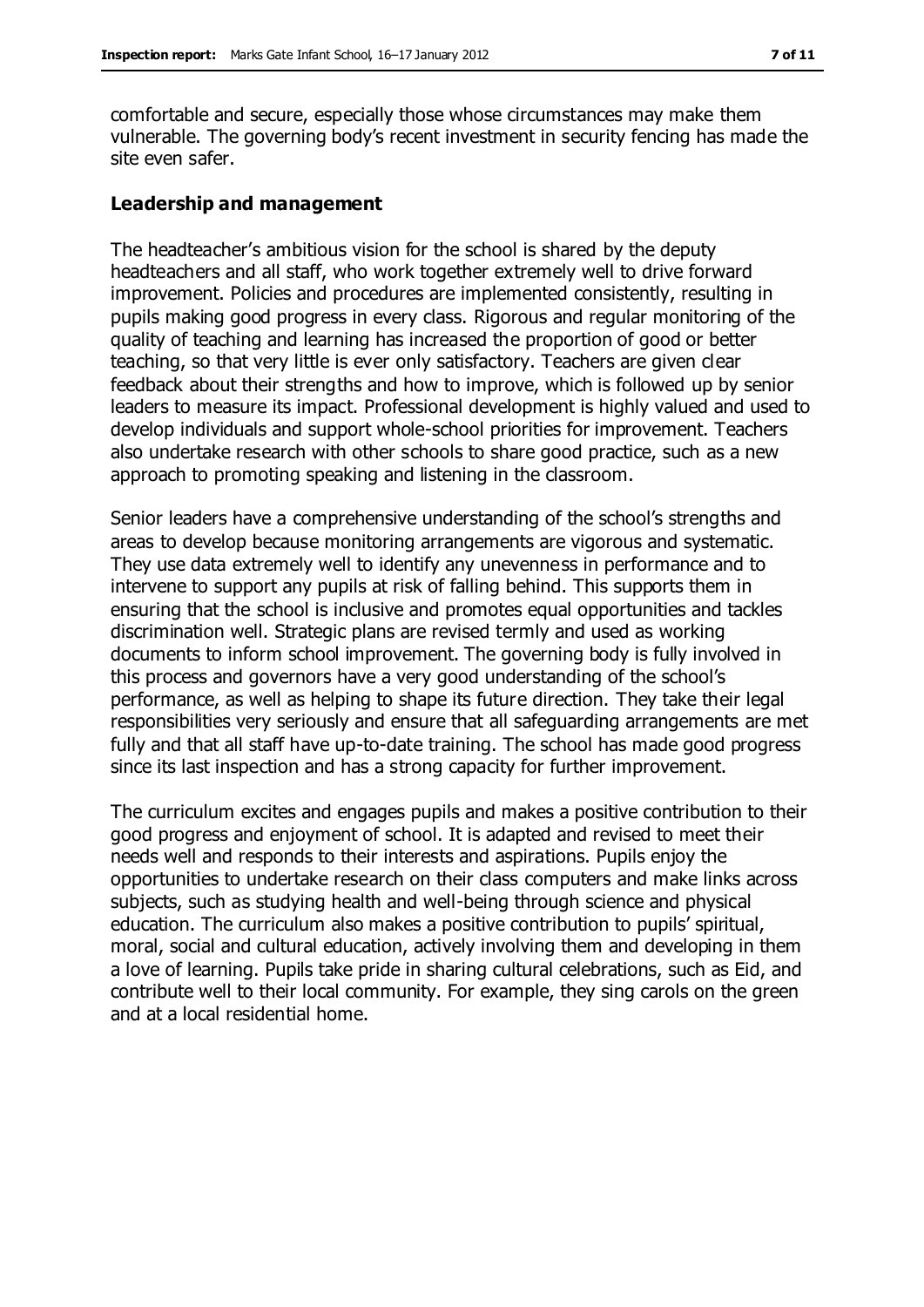### **Glossary**

### **What inspection judgements mean**

| Grade   | <b>Judgement</b> | <b>Description</b>                                            |
|---------|------------------|---------------------------------------------------------------|
| Grade 1 | Outstanding      | These features are highly effective. An outstanding           |
|         |                  | school provides exceptionally well for all its pupils' needs. |
| Grade 2 | Good             | These are very positive features of a school. A school        |
|         |                  | that is good is serving its pupils well.                      |
| Grade 3 | Satisfactory     | These features are of reasonable quality. A satisfactory      |
|         |                  | school is providing adequately for its pupils.                |
| Grade 4 | Inadequate       | These features are not of an acceptable standard. An          |
|         |                  | inadequate school needs to make significant                   |
|         |                  | improvement in order to meet the needs of its pupils.         |
|         |                  | Ofsted inspectors will make further visits until it           |
|         |                  | improves.                                                     |

### **Overall effectiveness of schools**

|                       | Overall effectiveness judgement (percentage of schools) |      |                     |                   |
|-----------------------|---------------------------------------------------------|------|---------------------|-------------------|
| <b>Type of school</b> | <b>Outstanding</b>                                      | Good | <b>Satisfactory</b> | <b>Inadequate</b> |
| Nursery schools       | 46                                                      | 46   |                     |                   |
| Primary schools       |                                                         | 47   | 40                  |                   |
| Secondary             | 14                                                      | 38   | 40                  |                   |
| schools               |                                                         |      |                     |                   |
| Special schools       | 28                                                      | 48   | 20                  |                   |
| Pupil referral        | 15                                                      | 50   | 29                  |                   |
| units                 |                                                         |      |                     |                   |
| All schools           |                                                         | 46   | 38                  |                   |

New school inspection arrangements have been introduced from 1 January 2012. This means that inspectors make judgements that were not made previously.

The data in the table above are for the period 1 September 2010 to 31 August 2011 and represent judgements that were made under the school inspection arrangements that were introduced on 1 September 2009. These data are consistent with the latest published official statistics about maintained school inspection outcomes (see [www.ofsted.gov.uk\)](http://www.ofsted.gov.uk/).

The sample of schools inspected during 2010/11 was not representative of all schools nationally, as weaker schools are inspected more frequently than good or outstanding schools.

Primary schools include primary academy converters. Secondary schools include secondary academy converters, sponsor-led academies and city technology colleges. Special schools include special academy converters and non-maintained special schools.

Percentages are rounded and do not always add exactly to 100.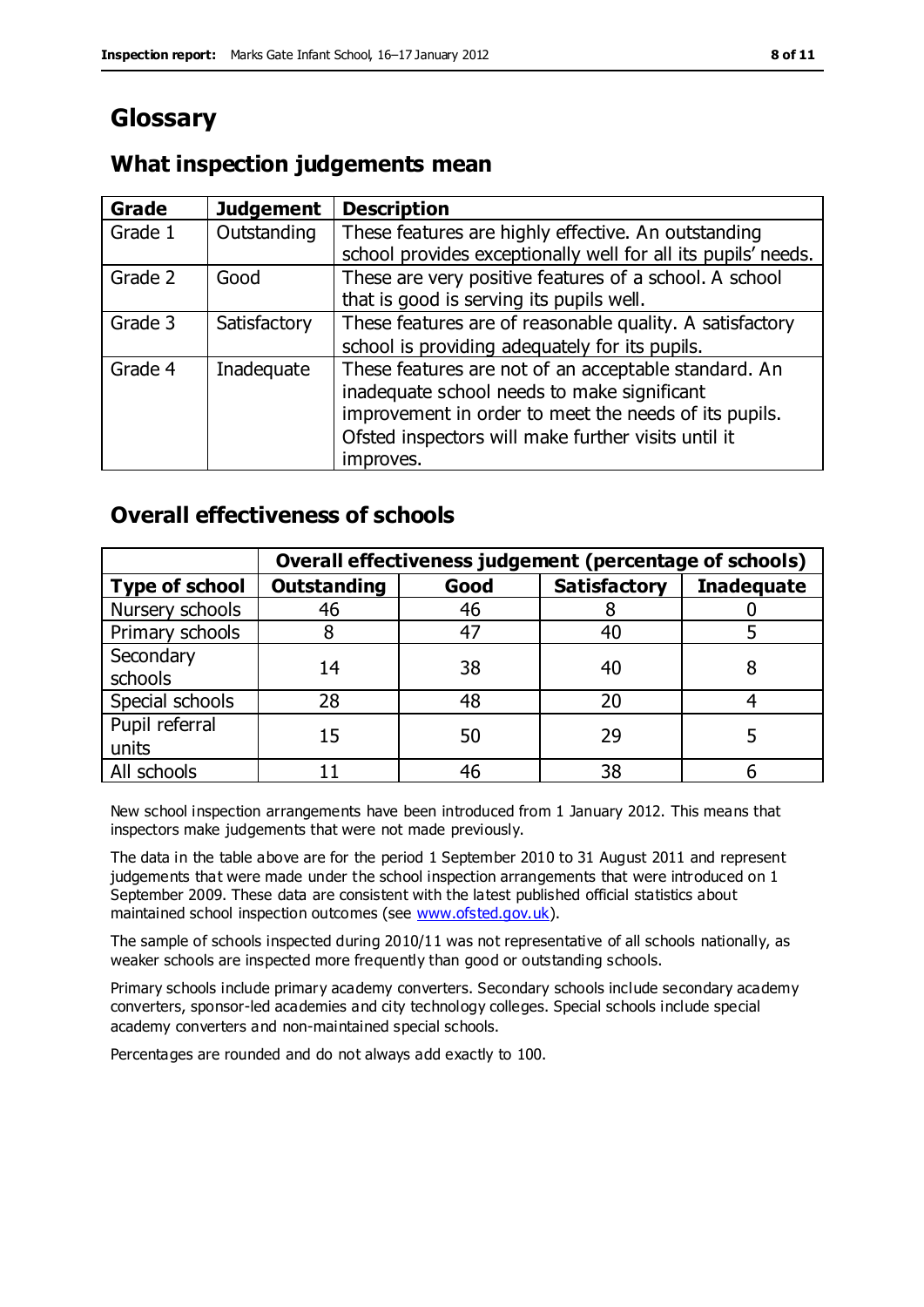## **Common terminology used by inspectors**

| Achievement:                  | the progress and success of a pupil in their<br>learning and development taking account of their<br>attainment.                                                                                                        |
|-------------------------------|------------------------------------------------------------------------------------------------------------------------------------------------------------------------------------------------------------------------|
| Attainment:                   | the standard of the pupils' work shown by test and<br>examination results and in lessons.                                                                                                                              |
| Attendance                    | the regular attendance of pupils at school and in<br>lessons, taking into account the school's efforts to<br>encourage good attendance.                                                                                |
| Behaviour                     | how well pupils behave in lessons, with emphasis<br>on their attitude to learning. Pupils' punctuality to<br>lessons and their conduct around the school.                                                              |
| Capacity to improve:          | the proven ability of the school to continue<br>improving based on its self-evaluation and what<br>the school has accomplished so far and on the<br>quality of its systems to maintain improvement.                    |
| Leadership and management:    | the contribution of all the staff with responsibilities,<br>not just the governors and headteacher, to<br>identifying priorities, directing and motivating staff<br>and running the school.                            |
| Learning:                     | how well pupils acquire knowledge, develop their<br>understanding, learn and practise skills and are<br>developing their competence as learners.                                                                       |
| <b>Overall effectiveness:</b> | inspectors form a judgement on a school's overall<br>effectiveness based on the findings from their<br>inspection of the school.                                                                                       |
| Progress:                     | the rate at which pupils are learning in lessons and<br>over longer periods of time. It is often measured<br>by comparing the pupils' attainment at the end of a<br>key stage with their attainment when they started. |
| Safety                        | how safe pupils are in school, including in lessons;<br>and their understanding of risks. Pupils' freedom<br>from bullying and harassment. How well the school<br>promotes safety, for example e-learning.             |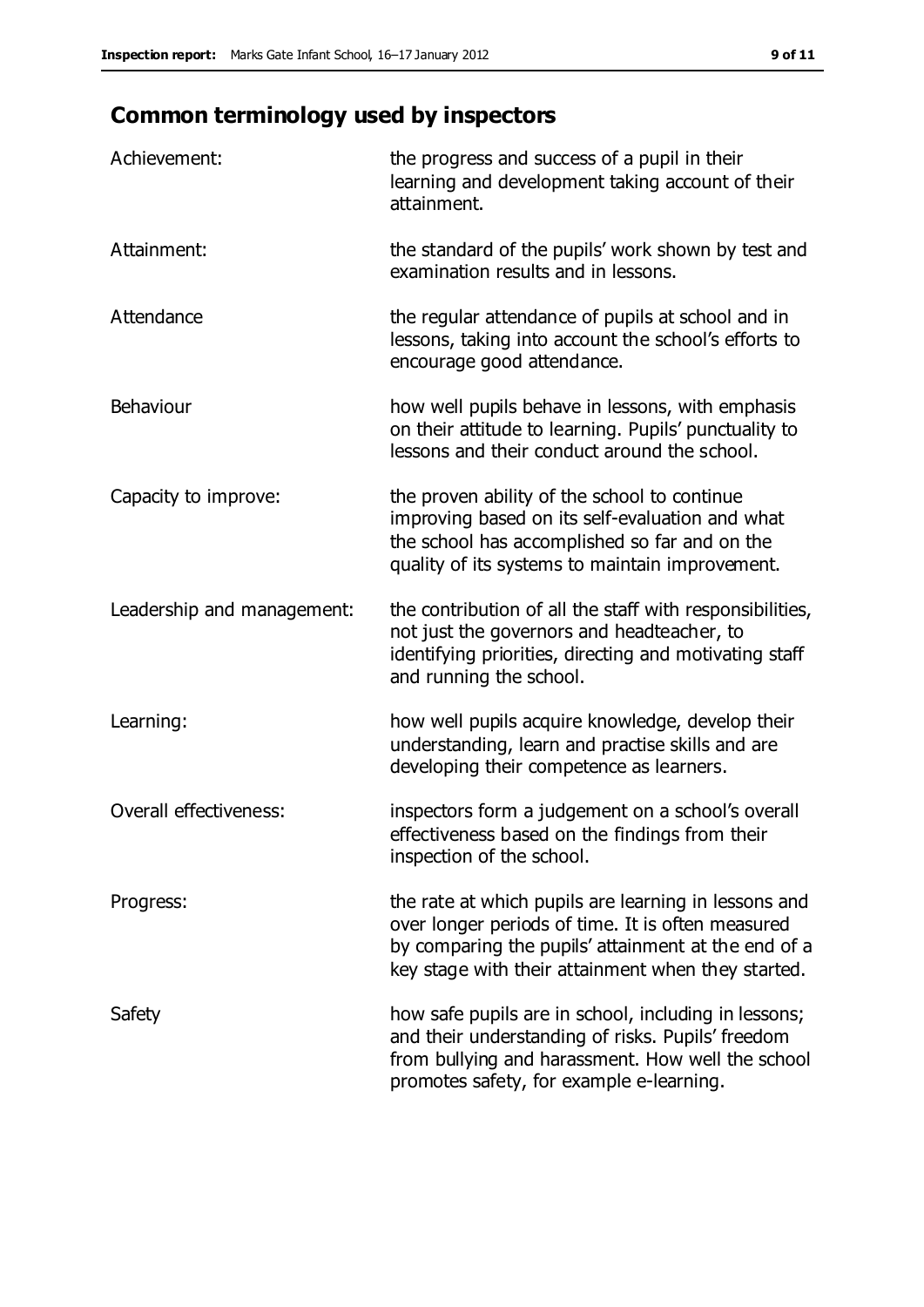#### **This letter is provided for the school, parents and carers to share with their children. It describes Ofsted's main findings from the inspection of their school.**



18 January 2012

Dear Pupils

#### **Inspection of Marks Gate Infant School, Romford, RM6 5LL**

Thank you for sharing your thoughts with us when we inspected your school. We enjoyed meeting you and reading your responses to the questionnaire. We agree with you that Marks Gate is a good school. Here are some of its strengths.

- You all make good progress and enjoy your learning.
- Your behaviour is good and you care for one another well.
- You have a good understanding of how to stay safe.
- The teaching is good and helps you develop the skills you need for later life.
- The school cares for you well, especially if you are having difficulties.
- Children in the Nursery and Reception classes get off to a good start.
- The school is led and managed well by the headteacher and the deputy headteachers.

There are always things that can be improved. We have asked the school to:

- help more of you to reach high standards in reading, writing and mathematics
- discuss your reading with you in more detail
- give some of you more difficult problems to solve in mathematics
- show the youngest of you even more ways to improve your learning.

You can help by working hard and telling your teachers what you enjoy about reading.

Our best wishes for the future.

Yours sincerely

Nick Butt Lead inspector